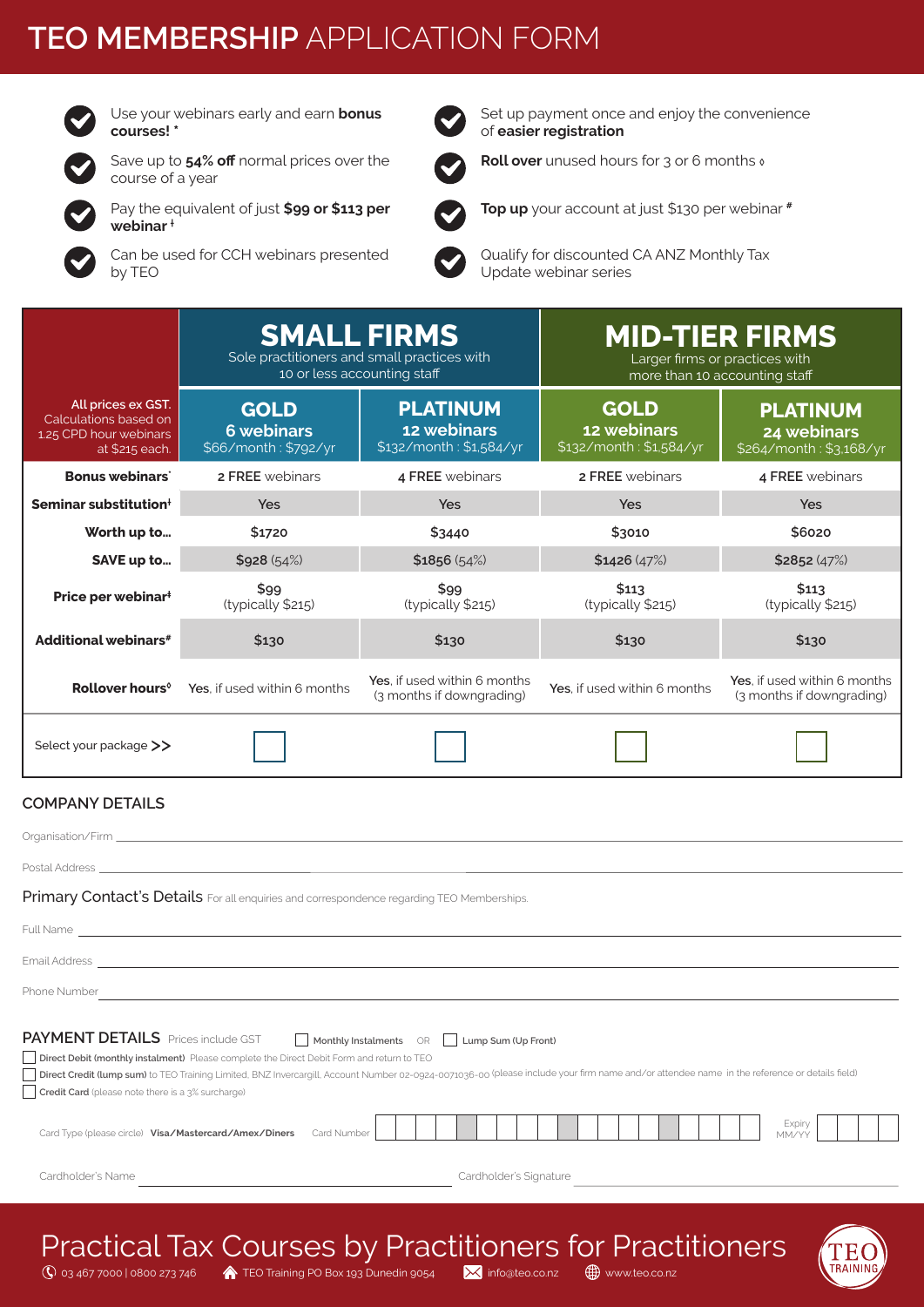# **TEO MEMBERSHIP** TERMS & CONDITIONS

'Webinar' means a single connection to a webinar; 'seminar' means a separate attendance or 'seat' at a face-to-face seminar. All memberships are nonrefundable.

# **Application**

To become a TEO Member, simply complete the application form on the reverse side of this page and return it to TEO Training. The date of the invoice is the date your membership commences.

Memberships are limited to one per firm, per branch. For example, if the Auckland branch of a firm purchases the membership, only the Auckland staff may use the credits.

Memberships may not be used concurrently — a firm may only purchase one membership per year.

# **Course Registration**

If you would like to register for courses using your membership, simply contact us by email or phone and we will process your order.

# **Exclusions**

TEO's '4 for the price of 3' deal is not available to TEO Members. TEO Membership credits cannot be applied to CA ANZ webinars.

# **Substitutions, Transfers and Cancellations**

If you have registered for a face-to-face seminar with your membership and cannot attend, we can substitute attendees or transfer them to other venues for the same course. For cancellations, a credit to your account will be applied when TEO receives notice **prior** to the day the course commences.

# **Payment Options**

Payment can be made via monthly payment over the term of your membership, or can be paid in one lump sum. Monthly payments can be made via direct debit or recurring credit card transactions. Lump sum payments can be paid by credit card or direct credit/bank deposit.

## **Direct Debit (Monthly Instalments)**

To pay by direct debit, please complete both pages of our TEO Direct Debit Form (see pages 3-4) and return to us along with the completed Application Form. For direct debits, we need to give you at least 10 working days notice of payments commencing, so if you sign up for a membership plan less than 10 working days prior to the 20th of the month, your payments will commence the following month. There are additional terms and

conditions associated with direct debits - please review the conditions on page 2 of the direct debit authority form. We may charge interest on overdue amounts at the rate of 5% over the current 90 day bank bill rate. If your account remains unpaid and there is no satisfactory explanation for non-payment, we may a) start proceedings to recover the amount owed plus default interest and collection costs incurred; and/or b) freeze your account and cancel your registration on any upcoming courses.

## **Credit Card (Monthly Instalments or Lump Sum)**

For credit card transactions, a 3% surcharge is incurred. For monthly payments, an initial invoice for the total amount owing will be raised when your order is received. Payment is to be made in equal amounts over the subsequent 12 months. Payment is due by the 20th day of each month, commencing the month following the invoice date, unless agreed in writing prior.

## **Direct Credit - Lump Sum**

Please see Application Form for details.

## **Membership Package Footnotes (see page 1)**

## **\*Bonus Webinars**

Bonus webinars are only available once all base contracted webinars have been used and must be attended within the contracted 12-month period.

## **†Seminar Substitution**

Two base or bonus webinars may be substituted with a single, three-hour seminar, webcast, TripleCast, or the 4-part Ethics series, if the substituted course is attended before plan expiry.

### **‡Price per Webinar**

Price per webinar calculation assumes base plus bonus webinars redeemed within 12-month membership period.

### **#Additional Webinars**

The purchase price for additional webinars applies once all base plus bonus courses have been redeemed within the 12-month membership period.

### **◊Rollover Hours**

If you don't use all your base webinars within the 12-month membership period, the leftover webinars will be honoured for 6 months from expiry if you renew your current membership plan or upgrade to a higher level, or 3 months from expiry if you downgrade to a lower membership level. Note: Small firms may not upgrade to a Mid-Tier package, nor vice versa.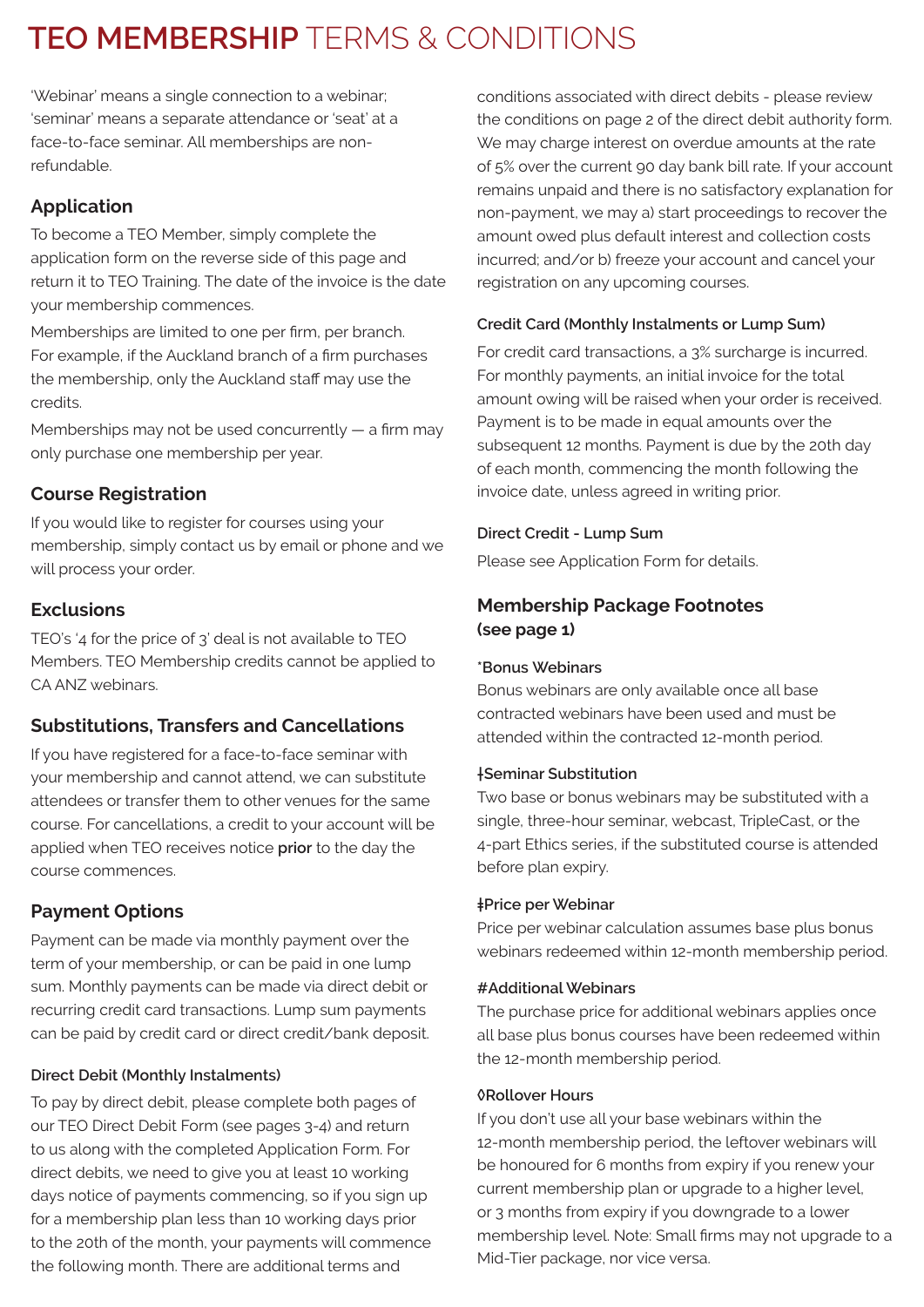# **TEO DIRECT DEBIT AUTHORITY**

| Name of account to be debited:                           | <b>AUTHORITY</b><br><b>TO ACCEPT</b><br><b>DIRECT DEBITS</b><br>(Not to operate as an |
|----------------------------------------------------------|---------------------------------------------------------------------------------------|
| Account details:                                         | assignment or an<br>agreement)                                                        |
| Suffix<br><b>Bank</b><br>Branch number<br>Account number |                                                                                       |

#### To the Manager: please print full postal address clearly

| <b>Bank</b>   |  | <b>AUTHORISATION CODE</b> |  |  |   |   |        |        |  |
|---------------|--|---------------------------|--|--|---|---|--------|--------|--|
| <b>Branch</b> |  |                           |  |  | c | c | o<br>U | Q<br>ີ |  |
| Address       |  |                           |  |  |   |   |        |        |  |
|               |  | Date:                     |  |  |   |   |        |        |  |

I/We authorise you until further notice in writing to debit my/our account with you with all amounts which

## **TEO Training Limited**

(hereinafter referred to as the Initiator)

the registered initiator of the above Authorisation Code, may initiate by Direct Debit.

I/We acknowledge and accept that the Bank accepts this authority only upon the conditions listed on this form.

#### Information to appear in my/our bank statement:

| Payer Particulars | Payer Code              | Payer Reference |
|-------------------|-------------------------|-----------------|
|                   |                         |                 |
|                   |                         |                 |
|                   | Name of Account         |                 |
|                   |                         |                 |
|                   |                         |                 |
|                   |                         |                 |
|                   | Authorised Signature(s) |                 |
|                   |                         |                 |
|                   |                         |                 |

| Approved         | For Bank Use Only                                                       |                             |
|------------------|-------------------------------------------------------------------------|-----------------------------|
|                  | Checked<br>Recorded<br>Date<br>Received:<br>By:<br>By:                  | <b>BANK</b><br><b>STAMP</b> |
| 2384<br>12<br>12 | Original - Retain at Branch<br>Copy - Forward to Initiator if requested |                             |

Practical Tax Courses by Practitioners for Practitioners



 $\overline{\mathbb{Q}}$  03 467 7000 | 0800 273 746 <br>TEO Training PO Box 193 Dunedin 9054  $\times$  info@teo.co.nz  $\oplus$  www.teo.co.nz